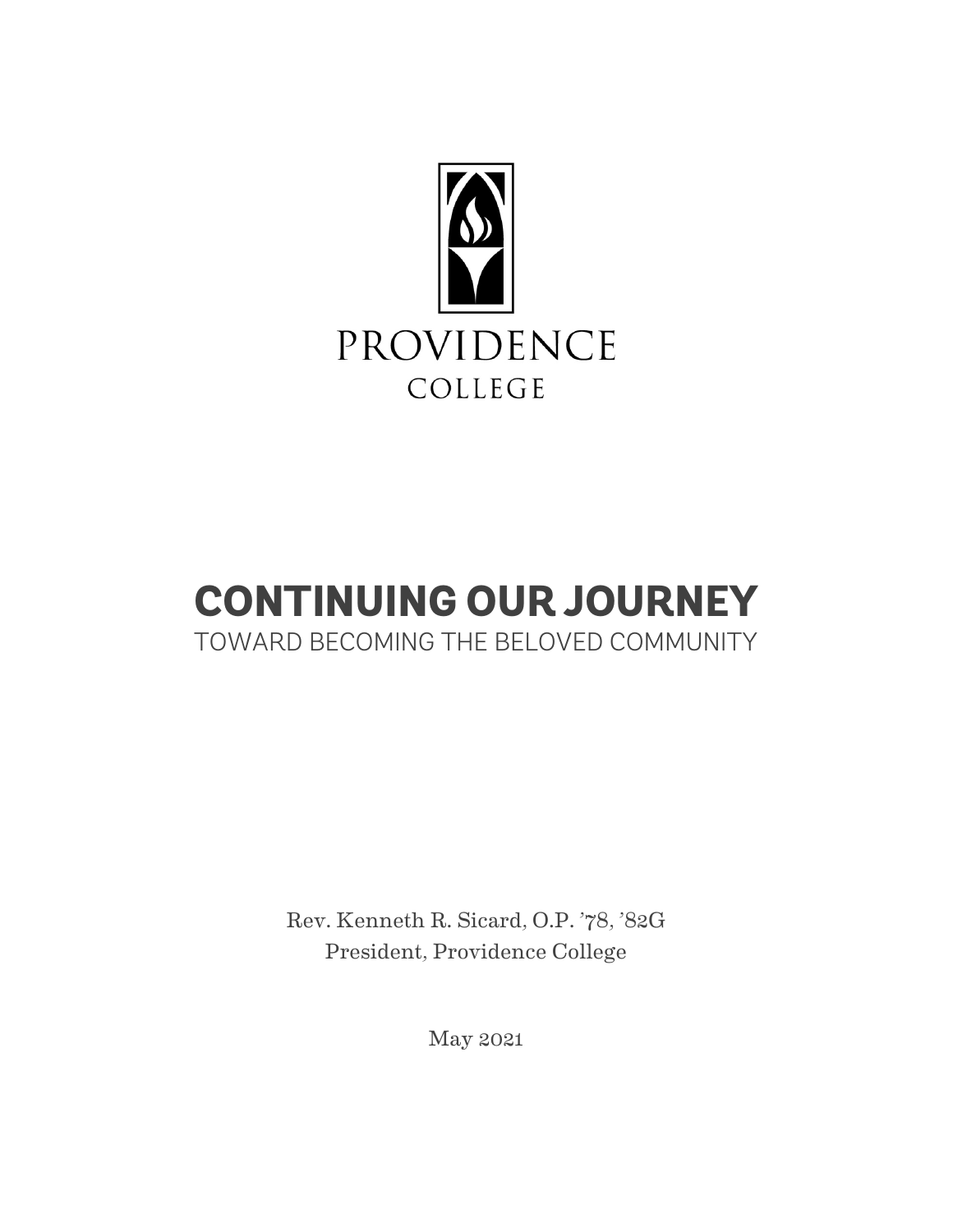| <b>Introduction</b>                                                         | $\bf{3}$ |
|-----------------------------------------------------------------------------|----------|
| <b>Responding to Our Challenges</b>                                         | 4        |
| <b>Structural Diversity, Access, and Equity</b>                             | 5        |
| Fundraising and Diversity Initiatives                                       |          |
| <b>Recent Financial Aid Initiatives</b>                                     |          |
| Faculty Diversity and Support of Faculty of Color                           |          |
| Other Structural Diversity, Access, and Equity Initiatives                  |          |
| Providence College School of Business<br>٠                                  |          |
| Diversity Initiatives in The Division of Student Affairs<br>٠               |          |
| <b>Institutional Infrastructure</b>                                         | 10       |
| <b>Public Safety</b>                                                        |          |
| Title VI                                                                    |          |
| Office of Institutional Diversity, Equity, and Inclusion                    |          |
| Support of Deferred Action for Childhood Arrivals and Undocumented Students |          |
| Creation of Board and College Committees                                    |          |
| Anti-Bias Training and Related Initiatives                                  |          |
| <b>Climate and Intergroup Relations</b>                                     | 13       |
| Climate Survey                                                              |          |
| Honoring and Respecting the LGBTQ+ Members of Our Community                 |          |
| <b>Town Hall Meetings</b>                                                   |          |
| <b>Informal Communications</b>                                              |          |
| <b>Formal and Informal Curricula</b>                                        | 15       |
| Development of Western Civilization                                         |          |
| Assessment of Courses That Meet the Diversity Proficiency Requirement       |          |
| Elementary and Special Education Department (ESE)                           |          |
| Asian American and Pacific Islander (AAPI) Community-Related Initiatives    |          |
| Other DEI Initiatives                                                       |          |
| <b>Student Learning and Development Training, Workshops, And Education</b>  | 17       |
| <b>Student Support Opportunities</b>                                        |          |
| Providence College Athletics Program                                        |          |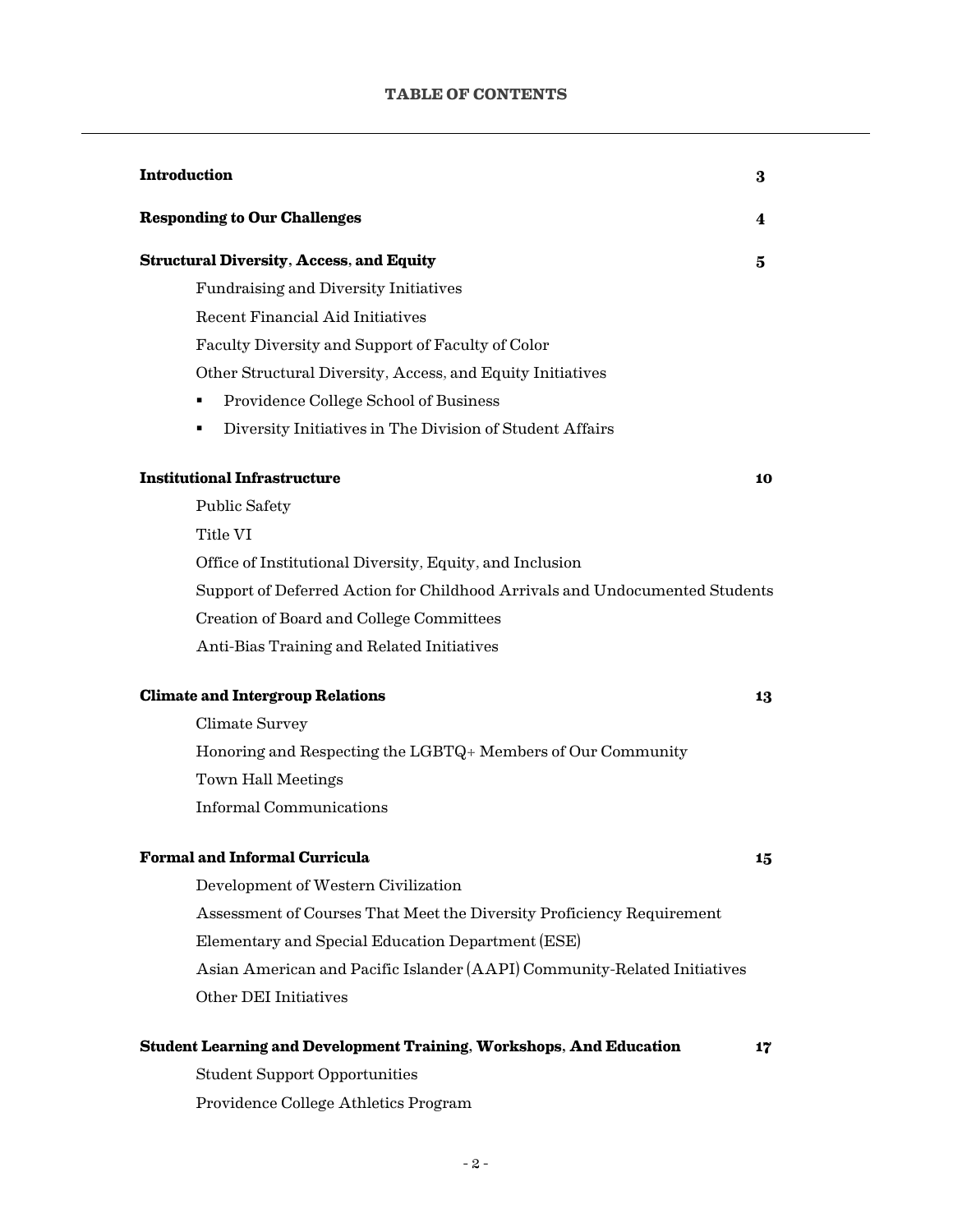#### **INTRODUCTION**

I began writing this report on the afternoon of April 11 — Divine Mercy Sunday. I had just celebrated the 11 a.m. Mass in St. Dominic Chapel, and I was moved and inspired by many of the sentiments expressed in the Scripture readings, and how relevant they are to our campus community and our country in these challenging times.

The reading from the Acts of the Apostles began with the words, "The community of believers was of one heart and mind," certainly a goal to which we aspire. The reading from St. John's Gospel described two appearances of the Risen Jesus to His disciples. In both cases, the first words spoken by Him are "Peace be with you," a peace that we long for. The passage from the First Letter of St. John included the admonition, "For the love of God is this, that we keep His commandments." Recall that for Jesus, the heart of the Law and the Commandments is expressed through the mutual love of God and neighbor. And in describing his vision of a beloved community, a vision that inspired Dr. Martin Luther King, Jr., St. John in the same letter wrote, "Beloved, let us love one another, because love is of God; everyone who loves is begotten by God and knows God  $(1$  John 4:7<sup>"</sup>; and "Beloved, if God so loved us, we also must love one another. No one has ever seen God. Yet if we love one another, God remains in us, and His love is brought to perfection in us (1 John 4:11-12)."

I share these thoughts to remind us that our universally shared goal of becoming a community informed by charity—a Beloved Community—and the efforts to achieve this goal are our response to a sacred call from God.

I am grateful to the Cabinet, to the Board of Trustees, and to the many faculty, staff, and students of good will who have engaged in discussions that have led to important actions toward addressing systemic racism and intolerance. I am especially grateful to Father James Cuddy, Ms. Jackie Peterson, and the staffs in Mission and Ministry and Institutional Diversity, Equity, and Inclusion for their collaborative efforts in addressing and responding to our challenges. I have asked them to continue to work closely together and to engage a variety of constituencies (including me) to arrive at ways of achieving our shared goals by drawing from a multitude of resources, including the Sacred Scriptures, best practices at other colleges and universities (particularly Catholic colleges), and from the richness of Catholic teachings that inspire and challenge us to be the best that we can be.

In the next few weeks, I will introduce a presidential initiative to begin frank discussions on important, sensitive, and at times, highly charged issues that are relevant to our life together as a Catholic Dominican college. I will engage a variety of faculty, staff, members of the Dominican community, and students in these discussions, with a goal of overcoming some of the divisions that continue to wound us and setting a framework for ongoing future discussions on sensitive and difficult topics through mutually respectful dialogue. One goal is to develop a comprehensive statement on what it means for us, as a Catholic and Dominican college, to be the kind of Beloved Community that we aspire to be.

Many of you have indicated to me that you are "tired of talking" and want to see action. I hope that this document will demonstrate that so much has been done to address issues of racism and intolerance. Much more, of course, remains to be done, and will be. But it also has been made clear to me that valued members of our community have not always felt heard, and they deserve to be.

As members of a Catholic and Dominican college, we should not rest until every member of our community feels the love and dignity to which we are all entitled as people created in the image and likeness of God.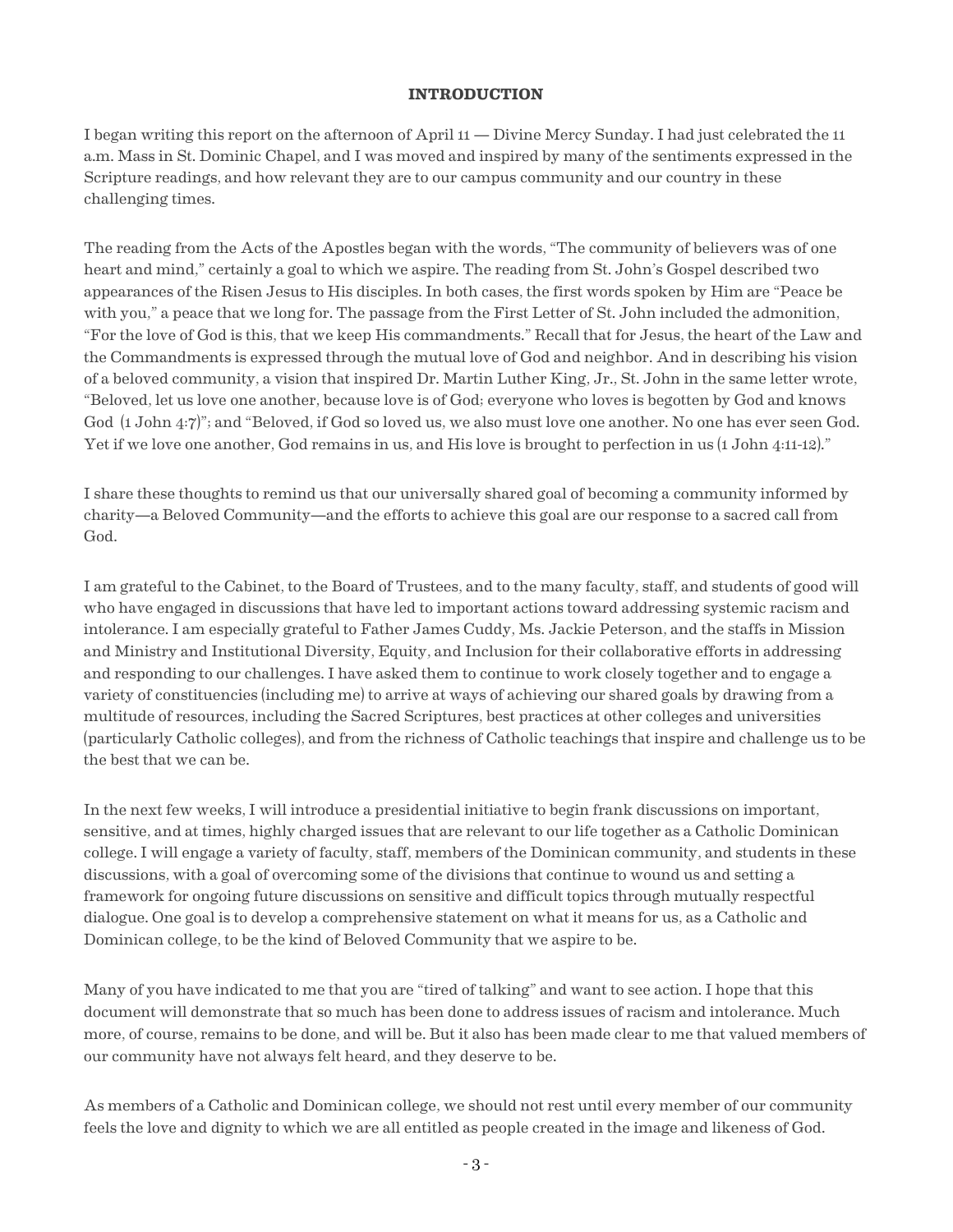#### **RESPONDING TO OUR CHALLENGES**

As I reported [in my December](https://president.providence.edu/continuing-our-journey-toward-becoming-the-beloved-community/update-on-diversity-equity-and-inclusion-initiatives/) 21 message to the campus community, I received a comprehensive list of demands for redress prepared by the Coalition against Racism and their allies and signed by more than 25 student organizations. I also received from Student Congress a document entitled "Building a Beloved Community: History, Policy, and Action" which outlines a number of recommendations aimed at helping us to become a Beloved Community, as well as recommendations from the PC chapter of the NAACP. There are several overlapping themes in these documents, and responses to many of the concerns, as well as a significant number of other initiatives, are detailed on these pages.

In addition, I have had fruitful discussions with Student Congress, the Board of Multicultural Student Affairs (BMSA), with a number of faculty, and with ad-hoc groups of students and staff to solicit their input and to discuss steps being taken, or to be taken, by the College.

I would like to share further some of these efforts that have either been completed or are in progress. Note that these categories and initiatives are not exhaustive; they are often not complete; they must be tested, and if necessary, revised; and they are not listed in order of priority. The five categories addressed in this report are derived from a structure we have created in collaboration with our IDEI colleagues. Foundational Catholic and Dominican values and the Association of American Colleges and Universities' (AACU) research-based model of Inclusive Excellence support our actions toward becoming a Beloved Community. The five focus areas provide the framework and common language used to accomplish goals related to diversity, equity, and inclusion.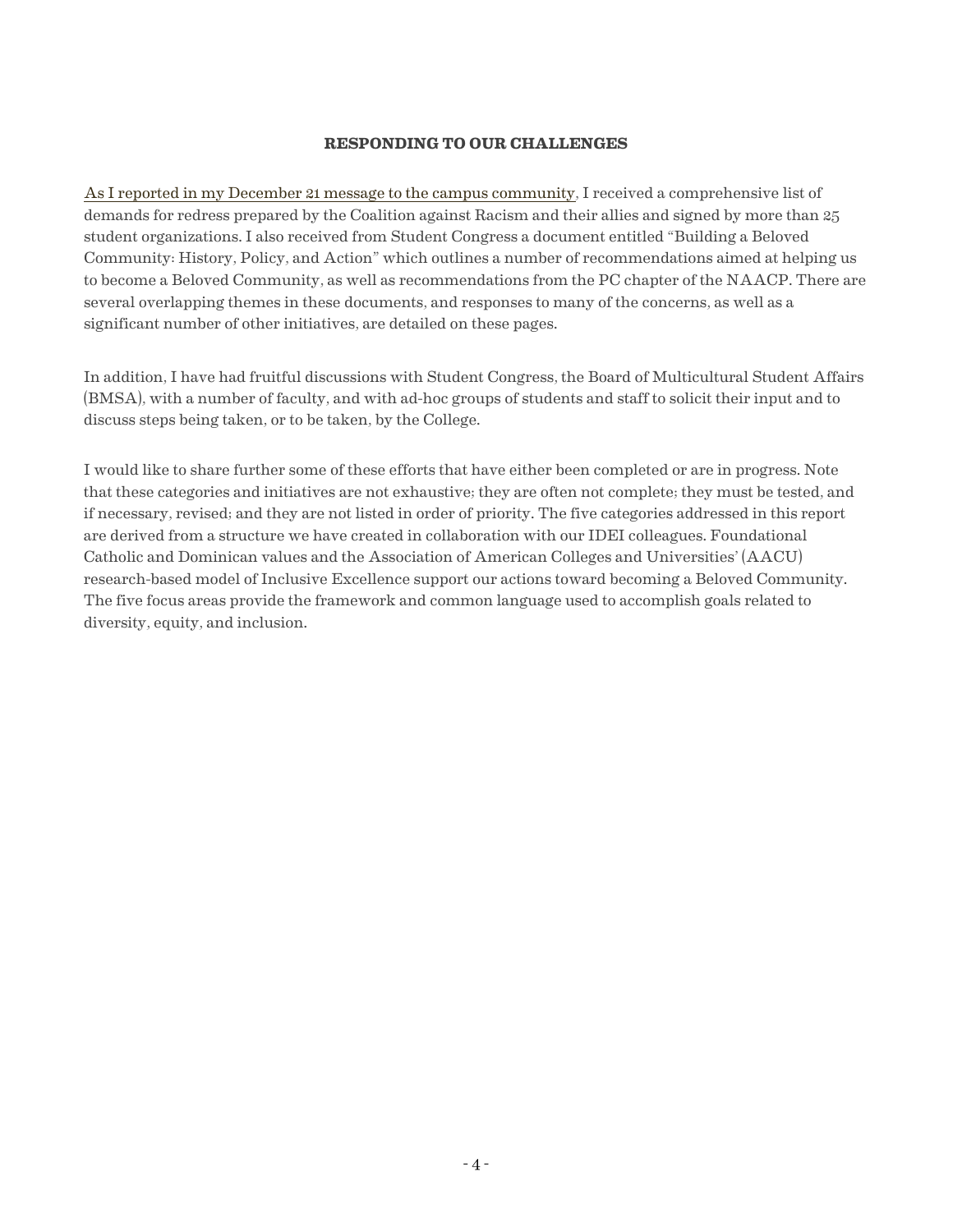# **STRUCTURAL DIVERSITY, ACCESS, AND EQUITY**

We continue to make progress in the area of increasing and supporting people of color in our campus community. We recognize that this is a continuous effort. We also are giving attention to strategies that support retention and success of underrepresented faculty, staff, and students.

## **Fundraising for Diversity Initiatives**

Recently, an additional category for contributions was added to the Fund for Providence College. Donors now have the option of directing their annual fund contributions specifically to efforts and programs related to Diversity, Equity, and Inclusion. Total contributions to date for the current fiscal year are \$45,043. Of this amount, \$42,345 was raised during the Friars Give annual day of giving.

## **Recent Financial Aid Initiatives**

Nearly \$29 million (35.4% of the total financial aid budget) is awarded to students of color. Three new scholarship funds aimed at first-generation and under-represented students were established recently. These include:

- A \$1 million gift [in scholarship money](https://news.providence.edu/concannons-2m-gift-to-endow-fitness-center-scholarships-for-underrepresented-students) from Providence College trustee William F. Concannon '77, '08P and Claudia Concannon '08P, which will help to close the financial gap for underrepresented students. An endowed scholarship fund will be used to award scholarships each year to deserving students whose financial aid package does not meet all of their demonstrated need.
- The Reverend Brian J. Shanley, O.P. Access Scholarship (directed at first-generation and underrepresented students)
- Michael J. Berkeley '85 Scholars (a donor-funded program dedicated to educational excellence, professional development, and community-building for a cohort of Providence College School of Business students of color.)

# **Faculty Diversity and Support of Faculty of Color**

## **Current Hiring Data:**

This year, the College conducted 10 successful tenure track searches. This included three joint appointments to the Black Studies Program as part of a cluster hire, which is a best practice in higher education. It involves hiring faculty into multiple departments around interdisciplinary research topics, or clusters, with a goal of supporting faculty of color at predominantly white institutions. New hires included eight women (four of whom are women of color) and two men (both of whom are men of color).

At the current time, 66 of 302 (21.8%) of ordinary faculty, and 11 of 67 (16.5%) of visiting faculty are people of color.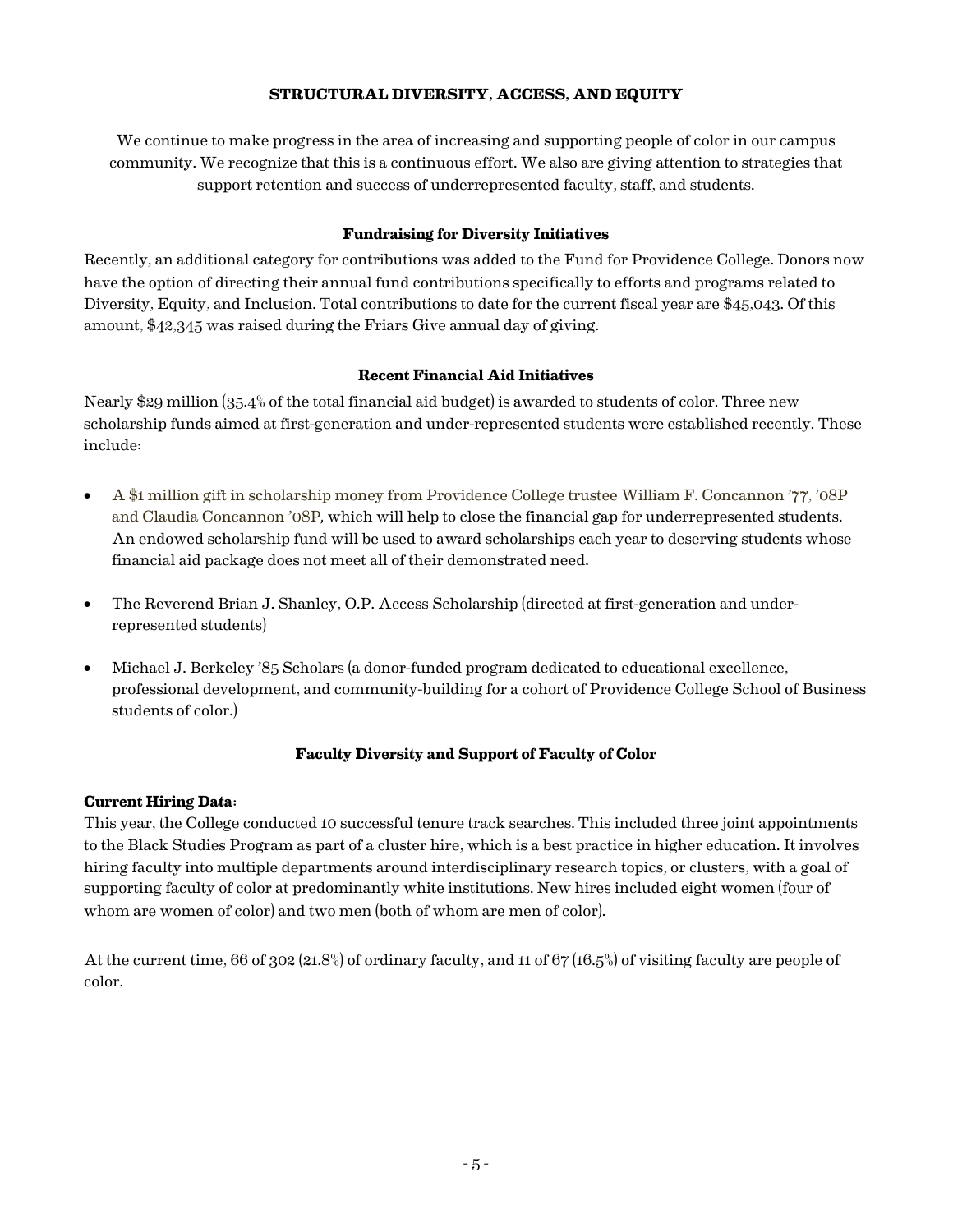| <b>FACULTY HIRING DATA</b> |                                 |                              |                           |                           |                      |                     |
|----------------------------|---------------------------------|------------------------------|---------------------------|---------------------------|----------------------|---------------------|
| Academic<br>Year           | $#$ of Tenure-Track<br>Searches | $#$ of Tenure-Track<br>Hires | Female                    | Male                      | Faculty of<br>Color  | Dominican<br>Friars |
| 2016-2017                  | 8                               | 9                            | $4$ or $44\%$             | 5 <sub>or</sub><br>54%    | $5$ or $54\%$        |                     |
| 2017-2018                  | 11                              | 10                           | 5 <sub>or</sub><br>$50\%$ | 5 <sub>or</sub><br>$50\%$ | $5 \text{ or } 50\%$ | 3                   |
| 2018-2019                  | 10                              | 8                            | 3 or<br>$38\%$            | 5 <sub>or</sub><br>62%    | $2 \text{ or } 25\%$ |                     |
| 2019-2020                  | 16                              | 16                           | 9 or<br>56%               | 7 or<br>44%               | 8 or 50%             |                     |
| 2020-2021                  | $9^*$                           | 10                           | 8 or<br>80%               | 2 or<br>$20\%$            | $6$ or $60\%$        | Pending             |

\*Search resulted in hiring two faculty members as part of a cluster hire.

## **Support and Retention:**

The Division of Academic Affairs closely tracks faculty retention at the three, five, seven, and ten-year cohorts. The results are as follows:

|                          | #<br>Faculty $(231)$ | 3-year Retention<br>(175) | 5-year Retention<br>(143) | 7-year Retention<br>(111) | 10-year Retention<br>(73) |
|--------------------------|----------------------|---------------------------|---------------------------|---------------------------|---------------------------|
| Total                    | 193                  | 91%                       | 82%                       | 78%                       | $70\%$                    |
| Male                     | 79                   | 95%                       | 85%                       | 79%                       | 69%                       |
| Female                   | 112                  | 89%                       | 79%                       | 76%                       | $70\%$                    |
| Faculty of<br>Color      | 43                   | 86%                       | 81%                       | 72%                       | 55%                       |
| Academic<br>Affairs Goal |                      | $90\%$                    | 80%                       | N/A                       | $70\%$                    |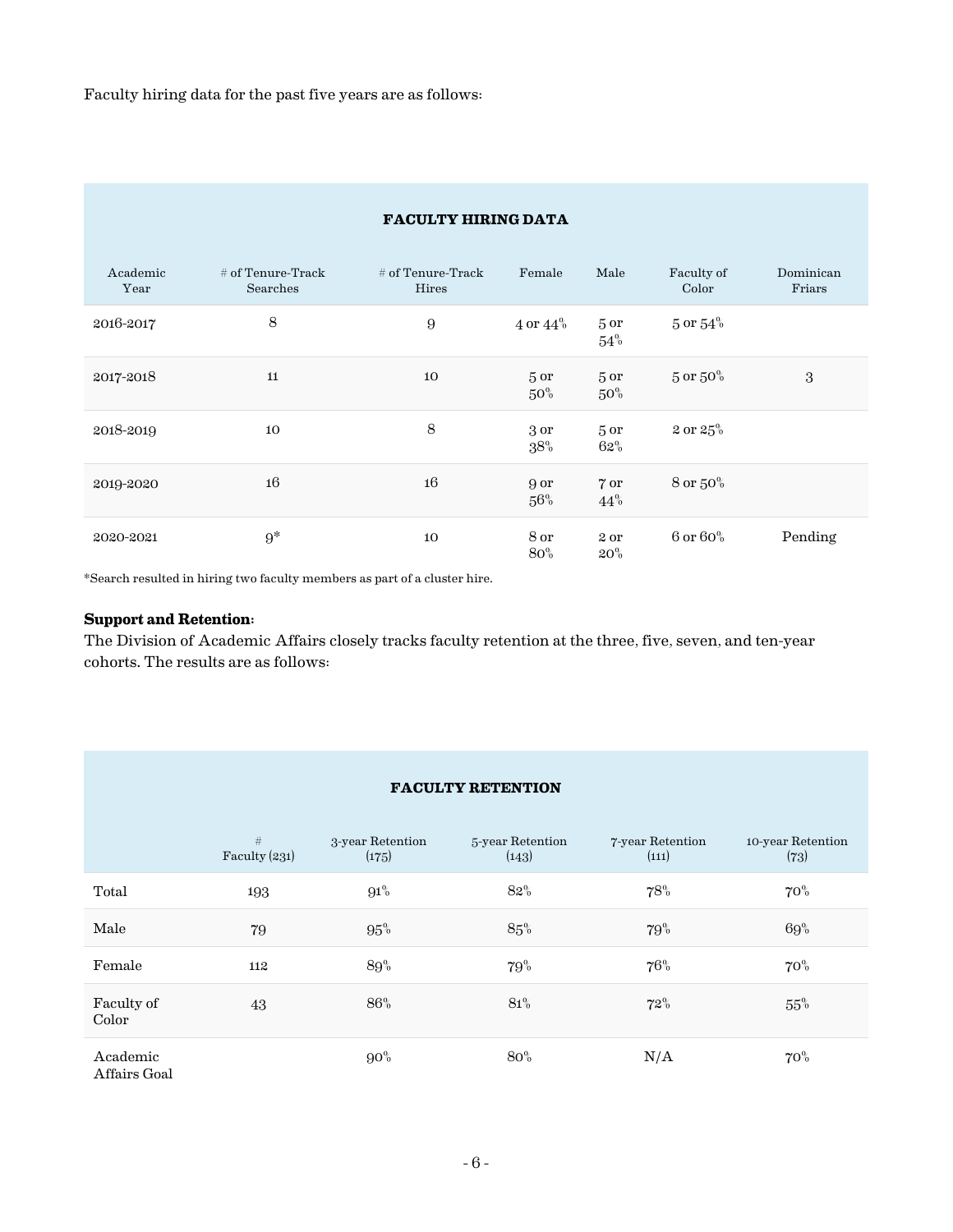In January 2020, the Task Force for Faculty Inclusion, with representation from members across the School of Arts and Sciences, submitted a report to the Dean of Arts and Sciences, the Provost, and the Office of Institutional Diversity, Equity, and Inclusion. The report summarizes an assessment of the concerns, obstacles, and needs of faculty of color at the College and outlined a number of recommendations for the College to consider in support of the retention and success of underrepresented faculty. While the initiative focused on the School of Arts and Sciences, the recommendations are applicable across all schools. The goals and recommendations are in the following areas: expanding professional development opportunities aimed at promoting the success of faculty of color, creating a hospitable climate, instituting flexible and accommodating practices to promote success of faculty of color, and implementing transparent procedures with regard to faculty evaluation. While this is a comprehensive set of recommendations, a number are in progress, including:

- The development of a faculty-search online toolkit to assist search committees with guidance and resources on best practices for inclusive faculty searches.
- Each year, prior to launching a search, all faculty search committees engage in workshops to avoid unconscious bias in searches.
- Continuously, as part of orientation for new faculty, the Office of Institutional Diversity, Equity, and Inclusion provides a session on inclusive curriculum and pedagogy.
- The Division of Academic Affairs funds participation in the National Center for Faculty Development and Diversity (NCFDD) Faculty Success Program, a 12-week summer program that helps tenure-track faculty learn the skills necessary to increase research and writing productivity.
- As of Fall 2021, members of the College's Committee on Academic Rank and Tenure (CART) must participate in professional development on the topic of implicit bias in performance evaluation.
- Within the last academic year, affinity programs for faculty and staff have begun as a means of promoting dialogue, encouraging mentoring, and supporting the diversity that exists within the campus community.
- Professional development on topics such as creating inclusive departments has been offered to departmental chairs and directors.
- Academic Affairs and the Office of Institutional Diversity, Equity, and Inclusion have sponsored funding for women faculty of color to attend the national conference on Women of Color in the Academy.
- The College maintains membership in the National Institute for Faculty Development and Diversity and this academic year continues to support underrepresented faculty attendance in a Certified Productivity Coach program.

In support of increasing student diversity and retention in STEM, Providence College has received its firstever grant from the Howard Hughes Medical Institute (HHMI). As part of HHMI's Inclusive Excellence grant competition, PC is one of 108 institutions (out of 354) invited to join the HHMI Inclusive Excellence Learning Community. An initial \$30,000 grant accompanies PC's participation in the learning community and will support programming that promotes inclusive excellence in STEM.

# **Ombudsperson:**

In September 2020, the Faculty Senate Ad Hoc Committee on Diversity, Equity, and Inclusion and the College Committee on Shared Governance began exploring the creation of a faculty ombudsperson as a means of opening the pathway for critical dialogue. As a result, the committees are researching the role of an ombudsperson on a college campus, engaging in dialogue about the need for creating such a position at Providence College, and reviewing best practices at other institutions to inform the development of a joint recommendation for an ombudsperson who would serve faculty exclusively, or the entire PC community. This will be explored during the summer with a decision to be made during the fall semester.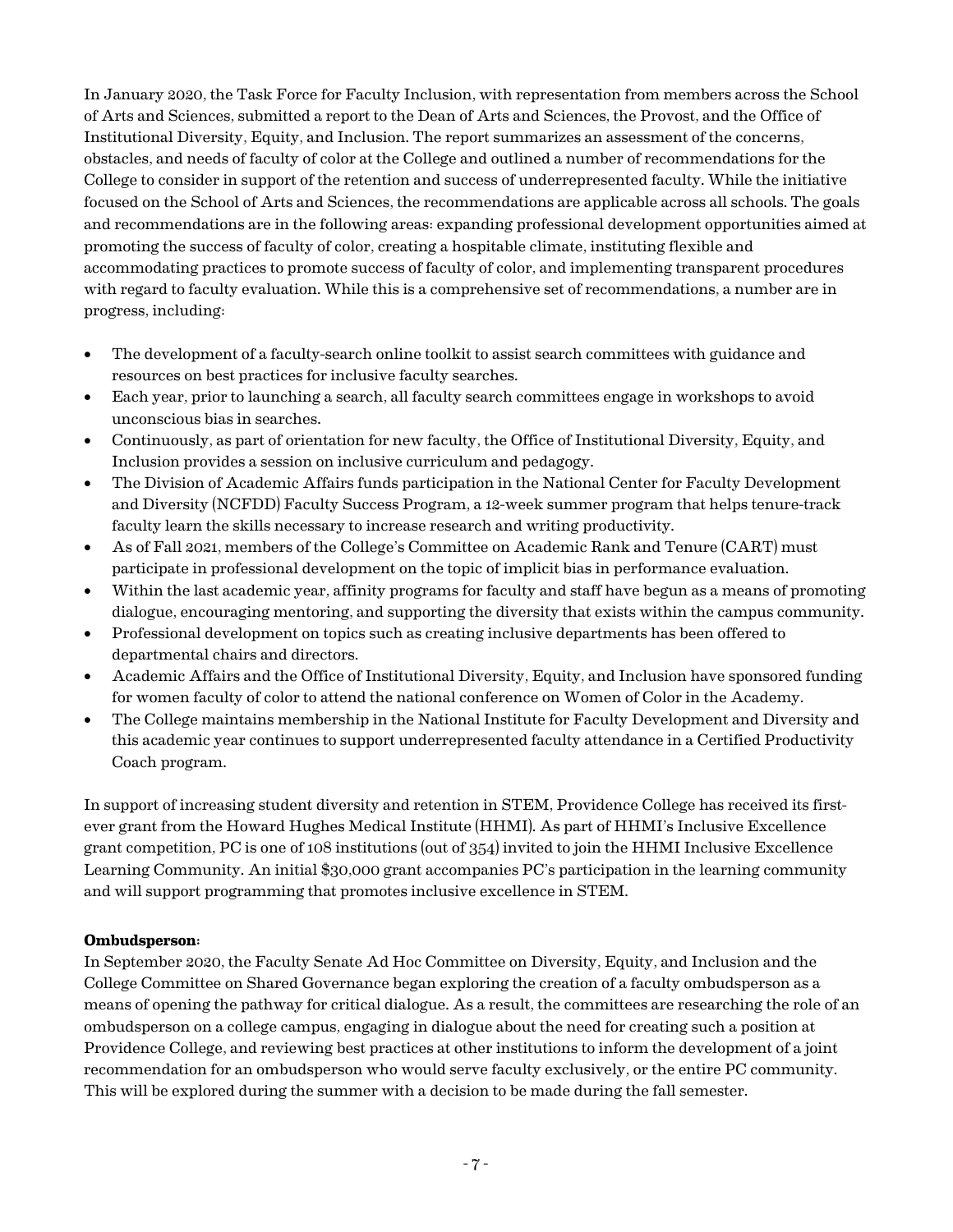## **Other Structural Diversity, Access, and Equity Initiatives**

## **Providence College School of Business**

The Providence College School of Business has introduced a number of diversity-related initiatives that are described [here.](https://business.providence.edu/pcsb-diversity-equity-and-inclusion-initiatives/)

#### **Diversity Initiatives in the Division of Student Affairs**

#### **Diversity of Student Affairs Staff:**

The division has worked purposefully over the past several years to increase diversity among the members of its staff.

| Overall:                     | $2015:12\%$ | $2021:27\%$ |
|------------------------------|-------------|-------------|
| Personal Counseling: 2015:0% |             | $2021:40\%$ |

#### **Division of Student Affairs Guiding Principles:**

In order to support Goal 2 of PC200, A Model of Love, Inclusivity, and Equity in a Diverse Community, the Division of Student Affairs makes a strong commitment to transformative actions intended to ensure all members of the campus community feel that they matter and experience a sense of belonging.

The Division of Student Affairs is guided by the structure created by colleagues in the Office of Institutional Diversity, Equity, and Inclusion, organizing planning within five distinctive, complementary categories:

- Structural Diversity, Access, and Equity
- Institutional Infrastructure
- Climate and Intergroup Relations
- Formal and Informal Curricula
- Student Learning and Development

With that framework in mind, the division will:

- Examine, create, or re-create recruitment, hiring, retention, training, and professional/paraprofessional development programs and processes that demonstrate an active, overt, and explicit understanding of the rich diversity of the human family and optimally facilitate the human flourishing of each member of the Division of Student Affairs. (Structural Diversity, Access, and Equity)
- Audit, assess, and adjust existing structural and infrastructural opportunities and obstructions to the cultivation of the virtues of courage, generosity, justice, friendship, compassion, and citizenship in keeping with the extension of a loving embrace to all. (Institutional Infrastructure/Climate and Intergroup Relations)
- Explore and engineer co-curricular and extracurricular programs that foster inclusion and mutual respect — understanding the natural world, other cultures, and diverse traditions through critical thinking and engaged learning. (Climate and Intergroup Relations/Formal and Informal Curricula/Student Learning and Development)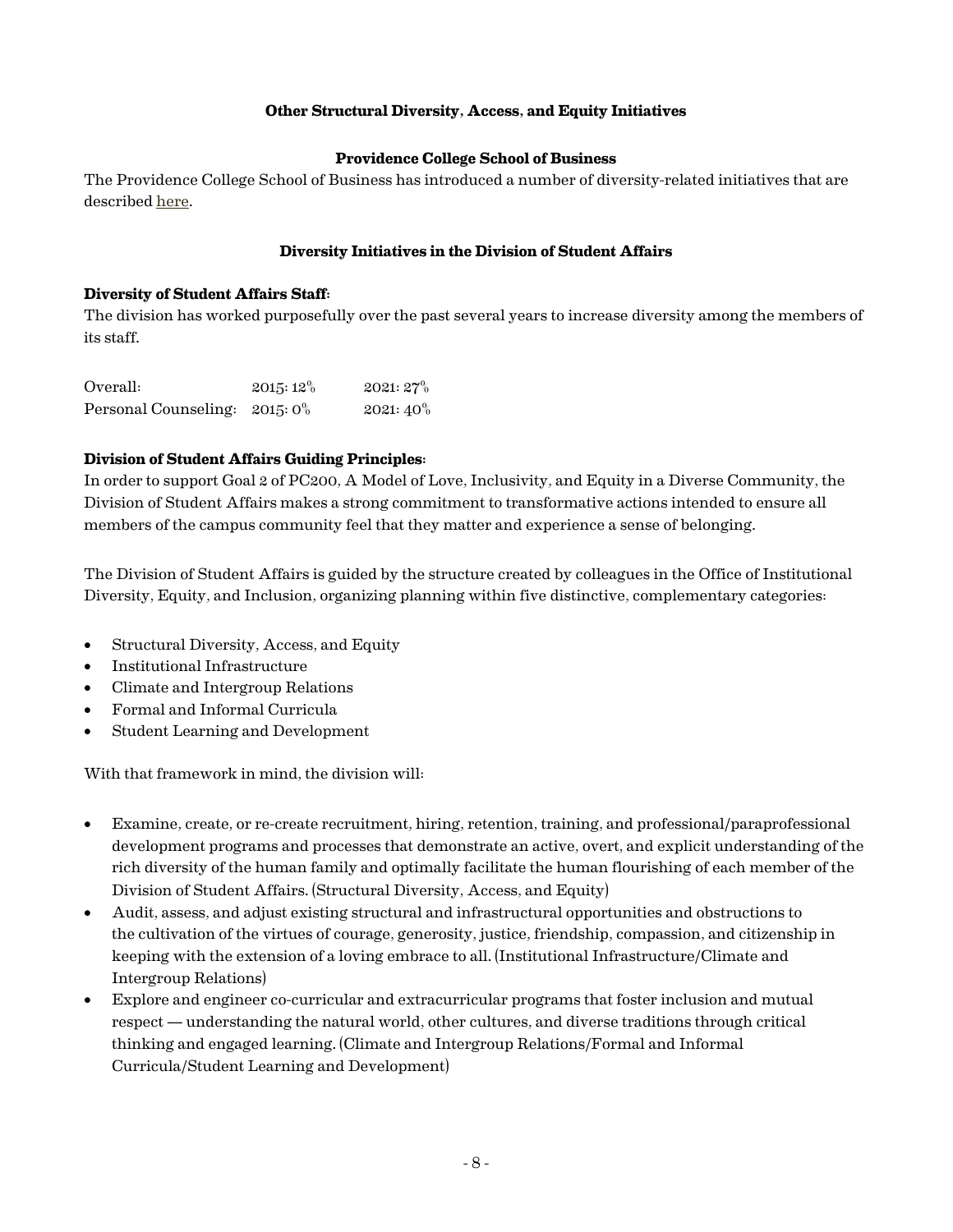## **Division of Student Affairs Diversity Action Plan:**

The action plan will include the following: 

- A statement on the role of diversity and inclusion in student affairs, to be guided by the mission of IDEI;
- Developing purposeful collaborations across all areas of the College and the greater community to foster an environment where people of all backgrounds, cultures, identities, and perspectives can flourish;
- A summary of assessments that illustrate the needs of students and the division;
- A statement of priorities, clearly stated, and guided by the three charge items listed above and the assessment summary;
- Compelling, achievable, and beneficial action items for each priority;
- A delegation of responsibilities (per committee member and by office/department) towards the achievement of the plan; and
- An assessment and accountability strategy for measuring progress and success and for identifying areas in need of refinement.

## **Creation of Student Affairs Diversity Task Force:**

The Vice President for Student Affairs/Dean of Students has recently appointed a Diversity Task Force.

- Members of the Task Force are asked to critically confront and reconcile the theological and ideological dissonance inherent to the pursuit of *veritas*, the integration of equitable and inclusive practices, and the invocation of the power of grace to enlighten minds, open hearts, and transform lives, yielding effective recommendations that affirm the God-given dignity, freedom, and equality of each person.
- The Division of Student Affairs Diversity Task Force reports directly to the Vice President for Student Affairs/Dean of Students, in consultation with IDEI, and has the authority to make recommendations and adjustments based on feedback received.

## **Increasing Diversity of the Board of Trustees**

The Board Affairs Committee of the Board of Trustees continues to seek to increase diversity and the number of women on the Board. With the newest additions to the Board, eight of 30 (27%) lay trustees are women; four of 30 (13%) are people of color.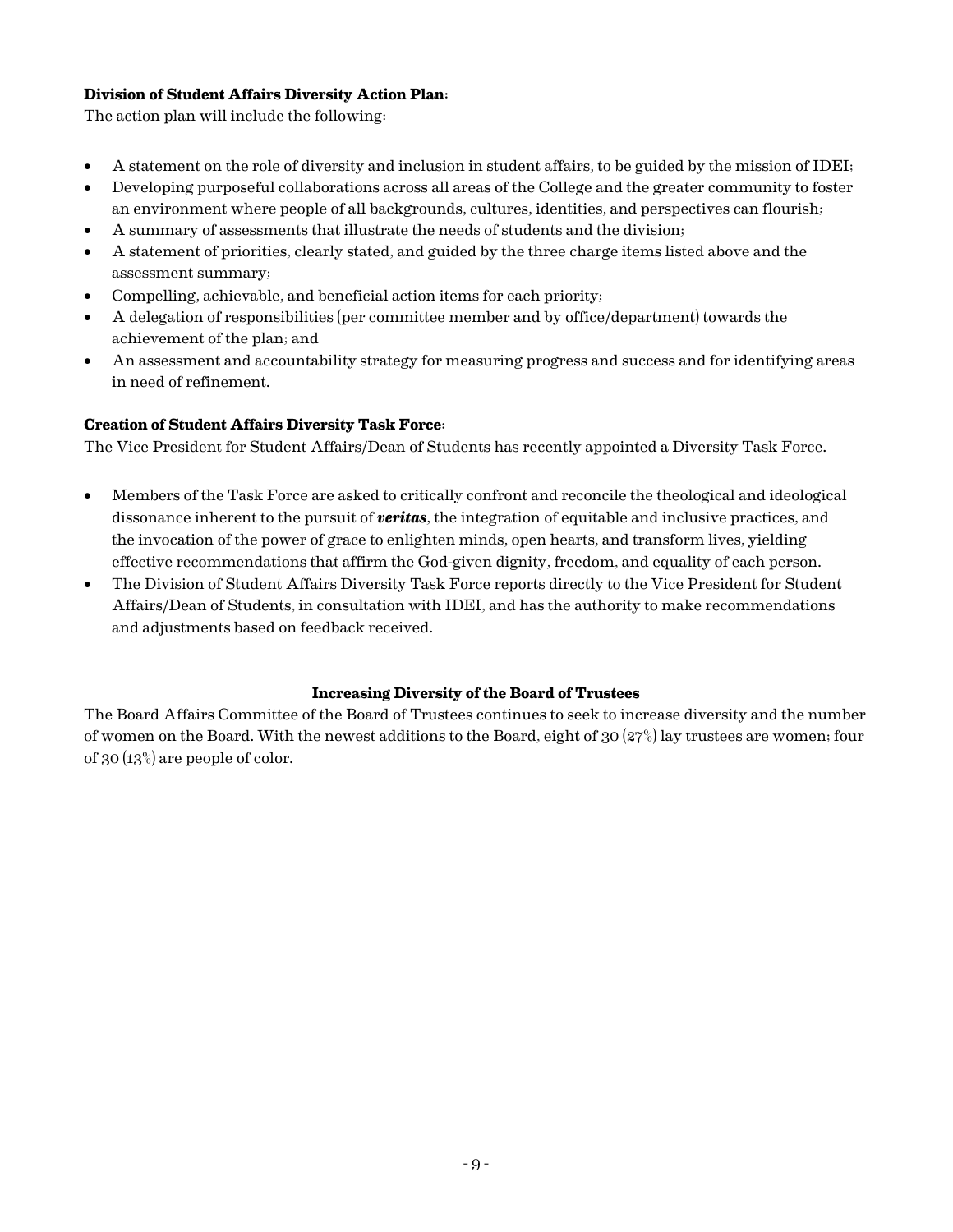#### **INSTITUTIONAL INFRASTRUCTURE**

There have been a number of measures implemented to reinforce equity and inclusion within the overall infrastructure of the College.

#### **Public Safety**

An assessment of the Public Safety Division has been underway for several months now, after a consultancy group was identified and highly recommended for its approach toward the concept of community policing. [Renz Consultants LLC](https://renzconsulting.net) began working first with the College's Public Safety leadership and has moved along to conducting one-on-one sessions with individual Public Safety officers. For the past six weeks, the Renz group also has held focus group listening sessions with faculty, staff, and students to gain insights into how Public Safety is perceived by various constituencies. Once all the focus groups have been completed, the consultants will prepare a report and make subsequent recommendations for the type of professional development training to be considered to benefit our officers and improve relationships with the community. Agreed-upon training for Public Safety officers will begin this summer, and thereafter consultants will conduct two training sessions per semester. Other opportunities for officers to participate in off-site learning sessions will be made available throughout the year.

After carefully analyzing the Renz report, we will conduct a national search for a new Director of Public Safety. The search will happen in the fall to ensure that the campus community has the opportunity to interview finalists. A search committee chaired by Vice President for Student Affairs/Dean of Students Dr. Steven Sears and comprised of students, faculty, and staff will be formed toward the end of summer.

Ms. Ann Manchester-Molak, executive vice president, will continue to supervise the Office of Public Safety. Any concerns, recommendations, or observations about Public Safety can be directed to her, or as appropriate, through the Title VI protocols (see below).

## **Title VI**

Based on feedback from and concerns expressed by a number of people, communication and guidance regarding the Title VI (Anti-Harassment and Discrimination) Policy and procedures for reporting have been significantly improved and can be found [here.](https://institutional-diversity.providence.edu/how-to-report-bias-discrimination/) These procedures are described further in a [COWL](https://www.thecowl.com/news/understanding-diversity-equity-inclusion-and-title-vi-an-interview-with-idei-assistant-vp-quincy-bevely)  [interview](https://www.thecowl.com/news/understanding-diversity-equity-inclusion-and-title-vi-an-interview-with-idei-assistant-vp-quincy-bevely) with Title VI Coordinator Dr. Quincy Bevely. We will provide, on an annual basis, summary statistics of the number of Title VI reports filed and how reports were processed and resolved.

## **Office of Institutional Diversity, Equity, and Inclusion**

The Office of Institutional Diversity, Equity, and Inclusion (IDEI) continues to re-design and update its [webpages](https://institutional-diversity.providence.edu) to provide greater transparency and information about DEI initiatives with College-wide impact. The staff of IDEI continues to work diligently in making our community more welcoming and inclusive.

When the College's first chief diversity officer left Providence College to pursue opportunities elsewhere, the administration elevated the CDO position to a Cabinet-level position of Vice President/Chief Diversity Officer. The College conducted a national search two years ago, but the search was not successful. Soon after, Ms. Jackie Peterson was hired as the Special Advisor to the President for IDEI. Ms. Peterson sits as a full member of the President's Cabinet and has been instrumental in building a strong foundational DEI framework and preparing the College to be better positioned to attract the best candidate to serve as a permanent VP/CDO.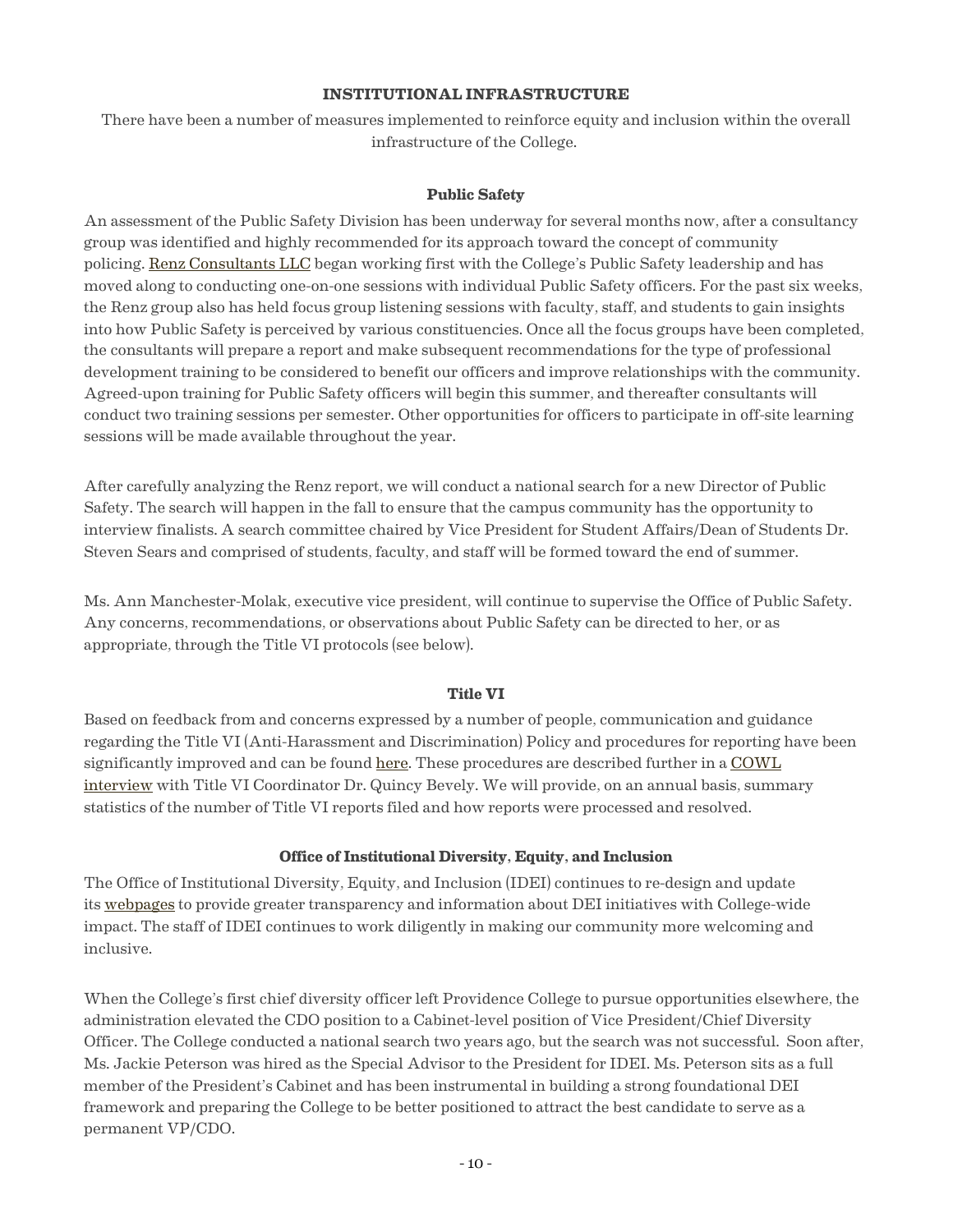This process will be conducted in the spring semester (2022) and will engage multiple campus constituencies. We will seek a person with the appropriate expertise and requisite experience who is committed to diversity, equity, and inclusion, and to progressively moving us toward becoming the Beloved Community we aspire to be, while honoring and supporting the Catholic and Dominican mission of the College. Faculty, staff, and students will have the opportunity to engage in this process.

## **Support of Deferred Action for Childhood Arrivals (DACA) and Undocumented Students**

The United States Conference of Catholic Bishops (USCCB) has been unflinching in its support of DACA and other undocumented individuals. The College will continue to provide support to DACA and other undocumented students. The administration recently approved the formalization of the position of Campus Immigration Liaison. Dr. Kara Cebulko, who has been a strong advocate and valuable resource for our students, currently holds this position. The position is housed in the Office of Institutional Diversity, Equity, and Inclusion, and reports to the Executive Vice President. The College also will provide funding for additional scholarships, emergency funds for students, programming, community building needs, and research.

## **Creation of Board and College Committees**

In the fall semester, two new committees were created—one is an advisory committee to the President, and is comprised of faculty, staff, and students. The second is a standing committee of the Board of Trustees and is comprised of trustees, faculty, staff, and students. Committee work by the Faculty Senate also is described below. Note that the following list of committees is not exhaustive. A more complete list, as well as membership on individual committees, can be found [here.](https://institutional-diversity.providence.edu/committees-on-diversity-equity-inclusion/)

**President's Advisory Council on Equity and Inclusion | Committee Charge:** Flowing from the Catholic and Dominican identity of Providence College, informed by Gospel values and Church teachings, and building upon the work of previous diversity, equity, and inclusion committees, the President's Advisory Council on Equity and Inclusion will advise the President and his Cabinet on effective practices and strategies that eradicate systemic racism and other forms of bias to ensure the fulfillment of Goal 2 of the PC200 Strategic Plan: A Model of Love, Inclusivity, and Equity in a Diverse Community.

**Board of Trustees Diversity, Equity, and Inclusion Committee | Committee Charge:** The Diversity, Equity, and Inclusion (DEI) Committee shall consist of the Executive Vice President, the senior executive for DEI, the Vice President for Mission and Ministry, and at least eight (8) additional members appointed by the Chairperson of the Board, including two (2) faculty members, two (2) students, one (1) member of the Providence College Community Advisory Committee, and four (4) trustees. The Committee shall be concerned with ensuring that the College's commitment to diversity, equity, and inclusion, as inspired by Catholic teaching and St. Dominic's wide embrace of all people informs all facets of the academic and social life of the campus community. This includes, but is not limited to, assurance of an environment of equitable and inclusive policies and practices; recruitment and retention of diverse students, faculty, staff, and trustees; ongoing and transparent assessment of campus climate; and continuing progress toward the achievement of the DEI initiatives in the PC200 Strategic Plan.

**Diversity, Equity, and Inclusion Permanent Committee (proposed):** The Ad Hoc Committee on DEI and the Constitutional Amendments and Bylaws Committee of the Faculty Senate have submitted a bill to amend the Bylaws to establish the Diversity, Equity, and Inclusion Permanent Committee. This change would support Senate needs to address the DEI aspects of the mission in a permanent way, rather than in an ad hoc manner, given the centrality of Community and Diversity in the [College Mission Statement.](https://about.providence.edu/mission/)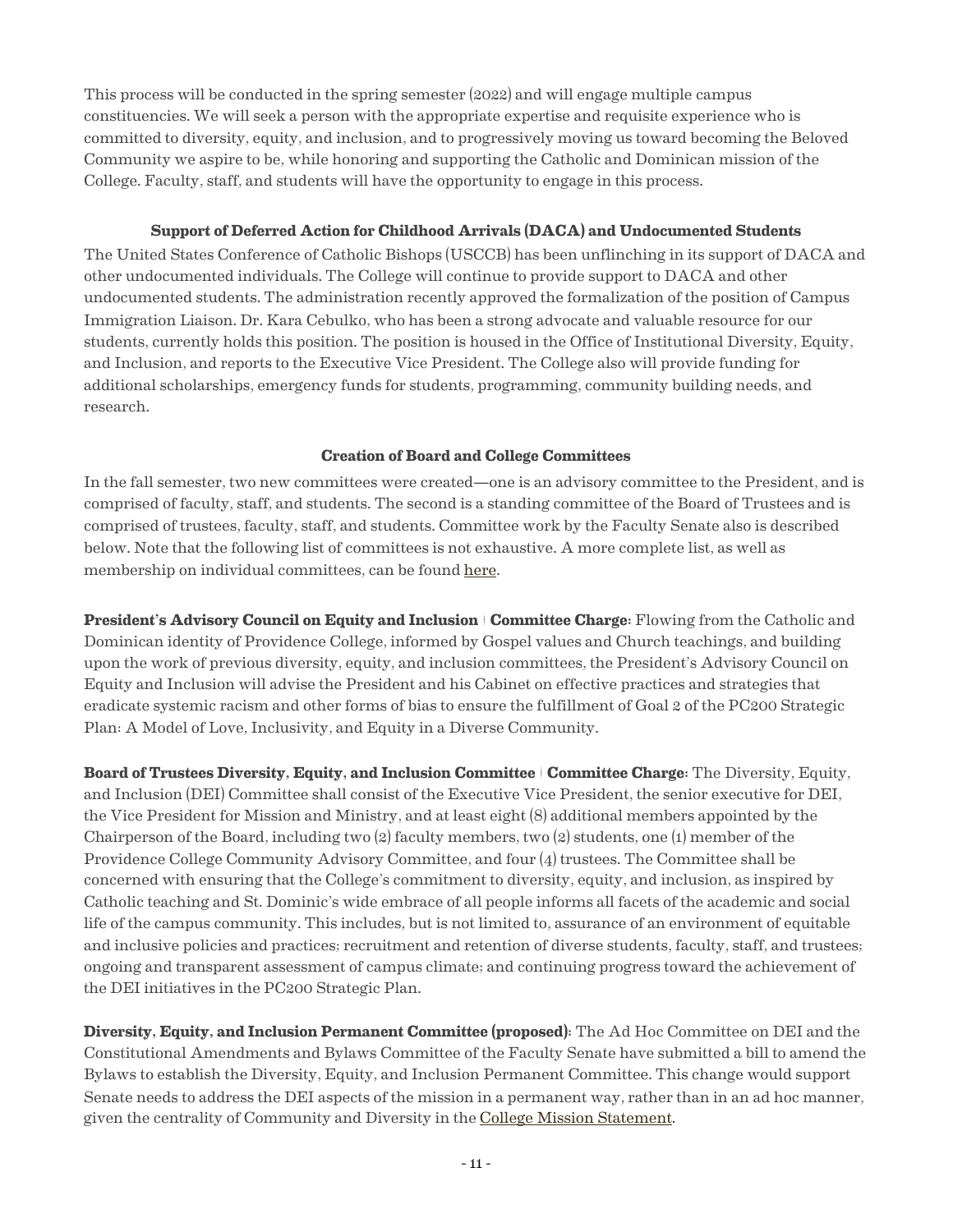## **Anti-Bias Training and Related Initiatives**

## **EVERFI Modules for Faculty and Staff:**

The Cabinet, the Office of Academic Affairs, the Office of Human Resources, and the Office of Institutional Diversity, Equity, and Inclusion have worked together to create a new educational and professional development opportunity for all staff and faculty to increase awareness of, and comfort with, diversity, equity, and inclusion topics. This multi-dimensional, employee-wide DEI professional development initiative is focused on equity and inclusion in the workplace and was implemented in February 2021. Professional development will be an ongoing College practice and a part of the onboarding of all new faculty and staff, complementing the similar DEI personal development training provided to every student.

We partnered with EVERFI, a renowned leader in providing evidence-based trainings to over 1300 academic institutions, including a dozen or so Catholic colleges on this initiative. As of April 9, the vast majority of fulltime faculty and staff had completed both modules.

I must disclose that some faculty and other members of the community have objected to these modules on the grounds that some of the ideology of EVERFI and similar organizations is inconsistent, at least in some areas, with Catholic thought and teachings. I will continue to engage faculty and the Dominican Community in these discussions to find ways of developing and implementing trainings that flow from our identity as a Catholic and Dominican institution.

#### **Other Initiatives:**

The President's Cabinet has engaged consultant Dr. Oscar Santos of the [Center for Collaborative Education,](https://www.cce.org) who has facilitated five Cabinet retreats on issues related to DEI. The vice presidents have begun developing divisional DEI action plans corresponding with the objectives of Goal 2 of the [PC200Strategic Plan,](https://strategic-plan.providence.edu/pc200-strategic-plan/pc200-strategic-plan-goal-2-a-model-of-love-inclusivity-and-equity-in-a-diverse-community/) to become A Model of Love, Inclusivity, and Equity in a Diverse Community. Inherent in the plan of some of the divisions is the appointment of members of the division to provide ongoing leadership and guidance for divisional support of equity and inclusion.

The School of Professional Studies also has engaged Dr. Santos and is in the process of reviewing and defining its vision with respect to diversity, equity, and inclusion.

## **Office of Mission and Ministry:**

The vice president for mission and ministry is working with colleagues to produce a booklet designed to give the community a shared language through which one can better understand the College's Catholic and Dominican identity. This brief publication will provide historical context for the College's mission, an identification of key concepts related to Catholic education, and an exploration of the opportunities and challenges before us as a Catholic and Dominican college. It will be used to reaffirm to the community the College's foundational infrastructure and to help acclimate and welcome new members of the community to the College's unique Dominican underpinnings.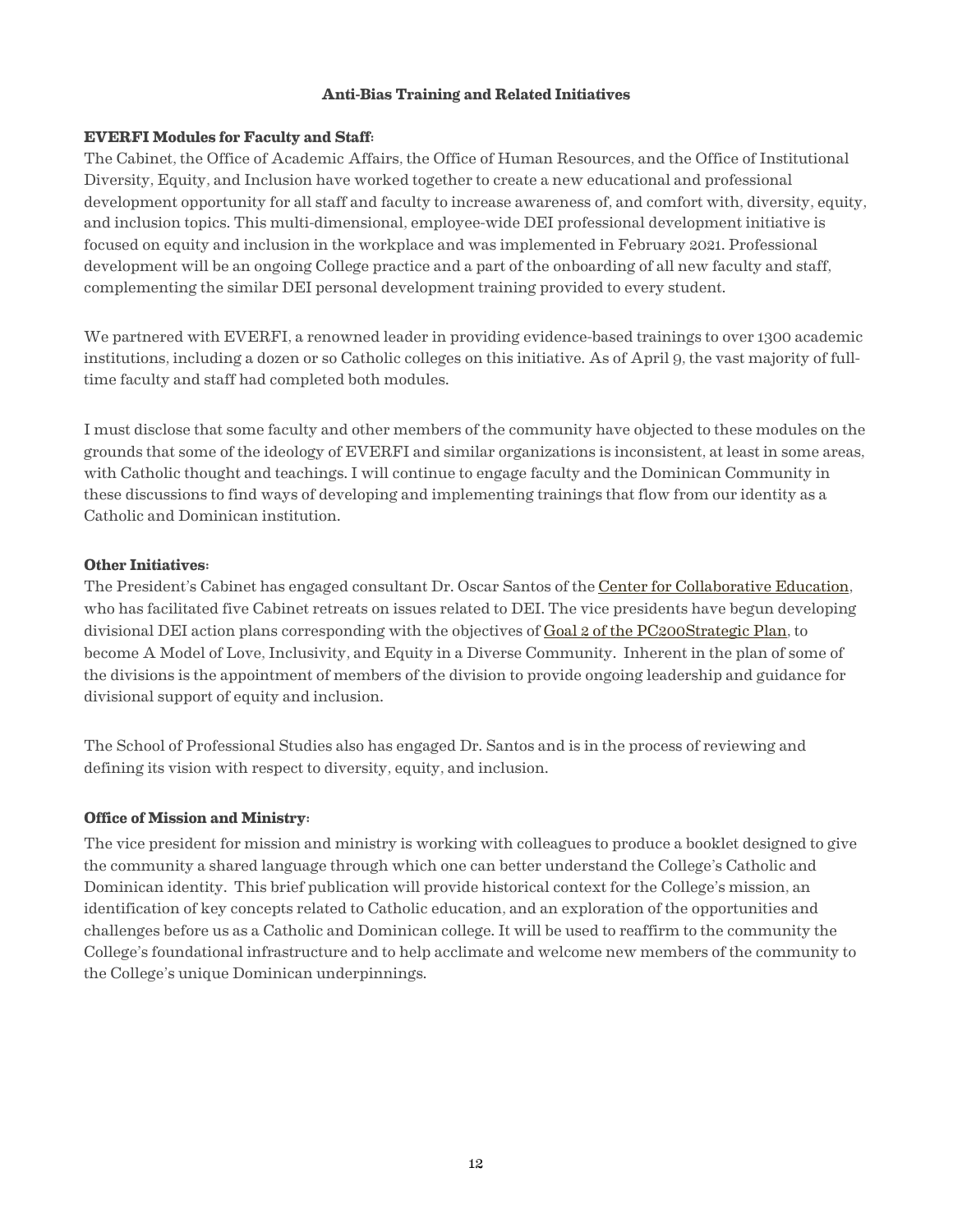#### **CLIMATE AND INTERGROUP RELATIONS**

During the past year, there have been multiple opportunities for meaningful interactions across our differences, enhanced dialogue, and ongoing intercultural learning across the campus. Continuing these types of initiatives, and continuing participation in them, will be instrumental in creating a community of mutual respect and civility.

#### **Climate Survey**

The HEDS Diversity and Equity Campus Climate Survey is an initiative that has been implemented as an ongoing College practice to inform the areas to address for improving campus climate. It will be administered triennially. The results of the most recent survey, conducted in spring 2020, are not satisfactory and indicate the need for, and importance of, our commitment to diversity, equity, and inclusion. The report was shared with the Board of Trustees and at a faculty and staff meeting. The full report can be found [here.](https://institutional-diversity.providence.edu/heds-survey-2020/)

#### **Honoring and Respecting the LGBTQ+ Members of Our Community**

Issues pertaining to the LGBTQ+ (lesbian gay, bisexual, transgendered, queer/questioning) community continue to be pressing concerns. Students, faculty, staff members, and alumni have reached out to me since I began my service as president to talk about their experiences, sometimes painful, and their hopes for how our community might address these issues.

By way of action, we have hired Ms. Erin Corry to work with both the Offices of Mission and Ministry (OMM) and Institutional Diversity, Equity, and Inclusion (IDEI) as our LBGTQ+ Resource Coordinator. Ms. Corry comes to PC with over a decade of undergraduate ministry experience with InterVarsity/USA and has spent many years ministering to the LGBTQ+ community. We also have asked Dr. Dana Dillon, a professor in the theology department with a specialization in moral theology, to serve as our Theological Praxis Consultant. Together, Ms. Corry and Dr. Dillon are working to summarize Church teaching in a body of work that will continue to guide our practices. I am grateful for their efforts thus far and am confident and excited about their work in the weeks and months to come.

Thus far, the OMM and IDEI teams have engaged with the Board of Trustees Diversity, Equity, and Inclusion Committee, our National Alumni Council, the Presidential Committee on Equity and Inclusion, as well as focus groups of LGBTQ+ faculty and staff, members of the theology and philosophy faculties, members of SHEPARD, Student Congress, and alumni. We have learned a lot along the way and are dedicated to becoming more and more a place where every member of our community feels welcomed, loved, and respected. We also are committed to doing this in a manner that explores and explains the goodness, beauty, and fullness of the Church's teaching on human sexuality. It is my desire that every one of us might be able to speak honestly about our experiences, ask questions of one another in charity, and delve into the Church's teaching in a manner that will help us to know and love one another more. This difficult and sensitive work will take time and I appreciate your patience with the process. But we are headed in a positive direction and I am confident that the work will bear good fruit.

Our next steps in this process involve engaging additional members of the community on these questions for the remaining weeks of the spring and into the summer. This will prepare us for broader engagement throughout the Fall 2021 semester with students, as well as more faculty and staff, on these important questions. Ms. Corry will prepare an institutional report with recommendations for where we need clarity, education, and resources. We will hire a long-term professional staff member to oversee this work, which will become part of the comprehensive Statement on Diversity at Providence College.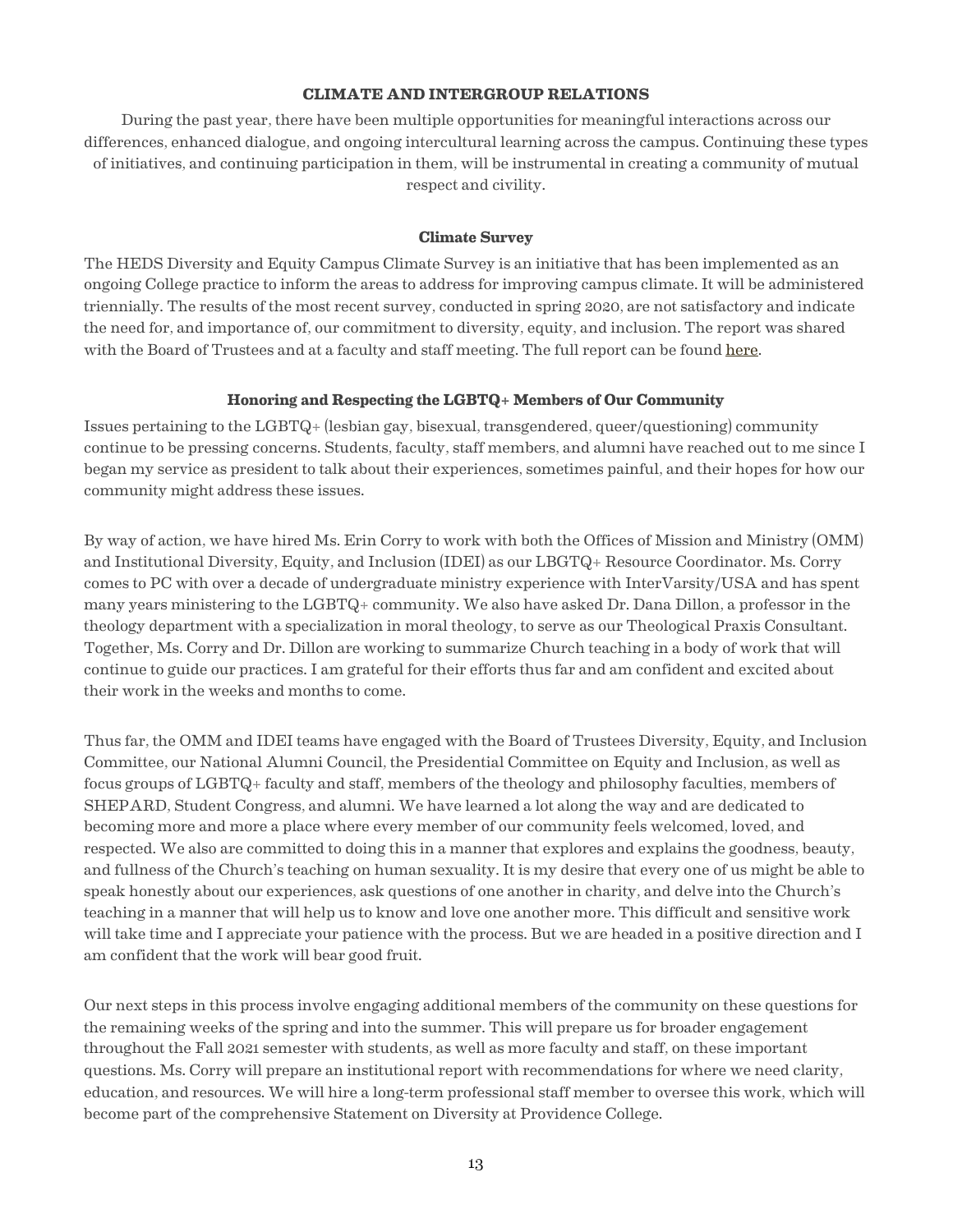#### **Town Hall Meetings**

In November 2020, College leadership held an open-invitation community conversation for faculty, staff, and students. The topic of discussion was centered around the ongoing issues surrounding the prevalence of systemic racism on campus. The goals of the virtual gathering were as follows:

- To shed light on the College's systemic level issues, the plan for addressing these challenges, and a vision for the future;
- To provide the opportunity for the entire community to have a voice and participate in the dialogue related to systemic racism on campus; and
- To begin to heal and work together as we pave the way for a more accepting, loving, equitable, and inclusive community.

#### **Informal Communications**

Last fall, I launched a series of Friarside Chats for students, faculty, and staff to discuss important campus issues and concerns with me in an informal setting. Attendees set the agenda for these opportunities to share insights on a range of topics that are most salient to the individual constituent group. To stay informed and to encourage dialogue, I have and will continue to engage with Student Congress, BMSA, and other student organizations, as well as participate in meetings of the Faculty Senate.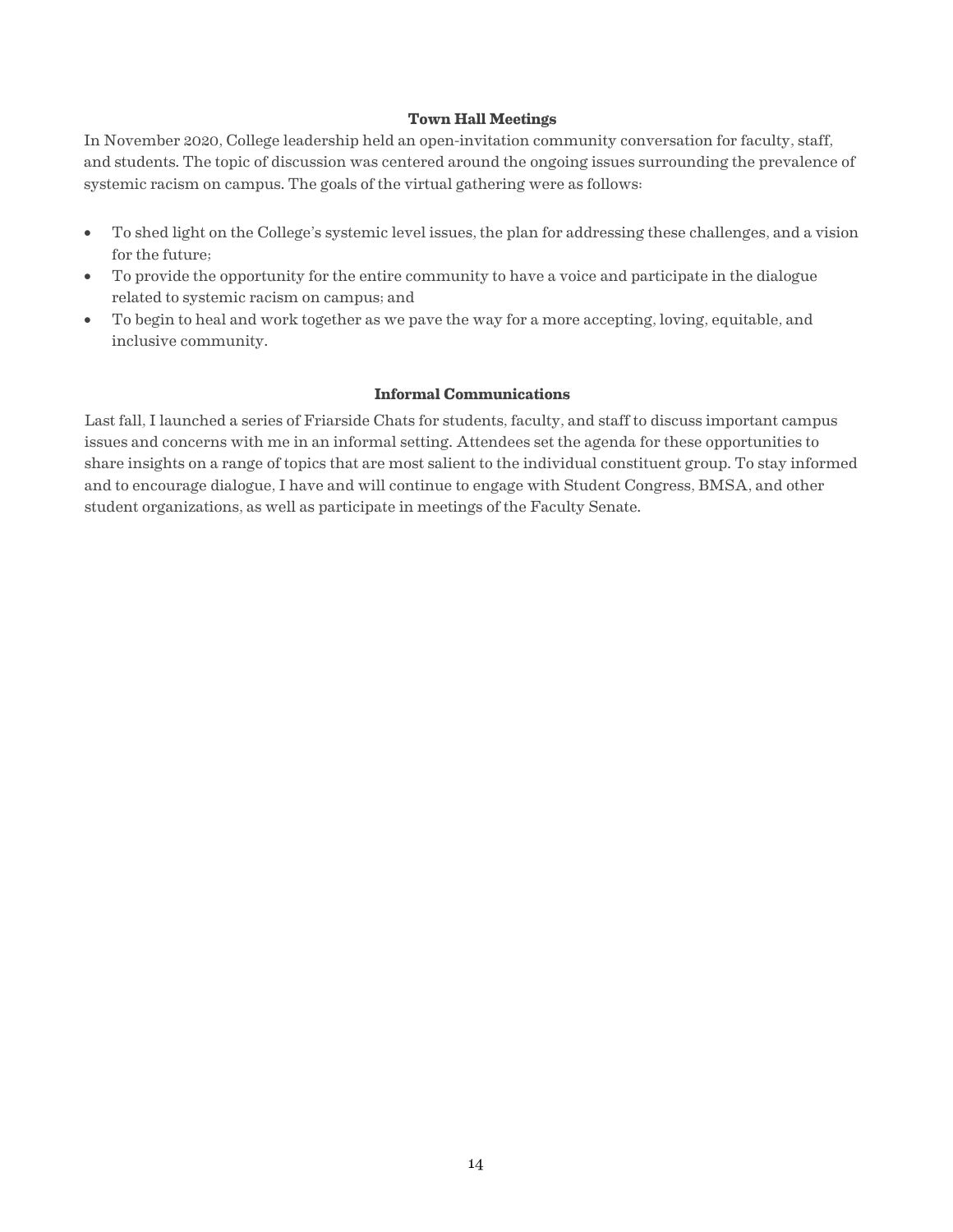#### **FORMAL AND INFORMAL CURRICULA**

The College has created opportunities and experiences that prepare students to actively engage in an increasingly diverse, inter-connected, and global society through formal and informal curricular practices.

#### **Development of Western Civilization**

Objective III.2 of the PC200 Strategic Plan calls for "Invigorating the Development of Western Civilization Program, the centerpiece of PC's liberal arts education, through efforts led by the faculty." Since DWC is the one academic experience shared by all students regardless of course of study, the PC200 Implementation Team is discussing ways in which the four-semester course can complement and strengthen the First-Year Experience and the Signature Work Project, which are key to Goal 1 of PC200—to deliver a distinctive educational experience. Preliminary discussions have centered on how the study of DWC ties into students' ability to consider "big-picture questions" that will provide valuable insights and opportunities for selfdirected inquiry, while fostering growth and development that encourages students to expand their worldview.

A PC200 steering committee has charged a project team that consists of faculty (including a Dominican Friar) and students with evaluating changes to the DWC Program that will achieve this objective. Dr. Jennifer Illuzzi, associate professor of history, was recently appointed as DWC program chair and will lead these efforts. Dr. Illuzzi, along with previous program chairs, Drs. Sandra Keating and Alex Moffett, recently provided an update to the PC200 steering committee. This project team will augment the DWC Program Committee.

The Academic Affairs Committee of the Faculty Senate submitted legislation to the Senate on April 21 that includes adding two items to the current DWC Objective List. These two objectives "Affirm the immense diversity of western civilization by studying the contributions and perspectives of historically underrepresented groups" and "Require students to reflect critically upon the terms 'western' and 'civilization' and to articulate how the West has been shaped by interactions with other cultures and polities." The legislation was approved by the Senate.

One of the most significant benefits described in the proposed legislation is that the changes recommended will bring further diversity to DWC syllabi.

Student input is valued and is an important component of these deliberations, and there is student representation on the DWC Program Committee to ensure that student perspectives are heard. However, changes to curriculum and modifications to academic programs are the purview of the faculty and the Faculty Senate. This is consistent with the values and practices of academic freedom and shared governance that are central to Providence College.

#### **Assessment of Courses that Meet the Diversity Proficiency Requirement:**

A comprehensive diversity proficiency study report has been completed by Dr. Comfort Ateh. It has been reviewed by the Core Curriculum Committee and will be shared with the Faculty Senate.

In addition, there have been a number of professional development sessions on inclusive pedagogy and curricula for faculty across schools and departments.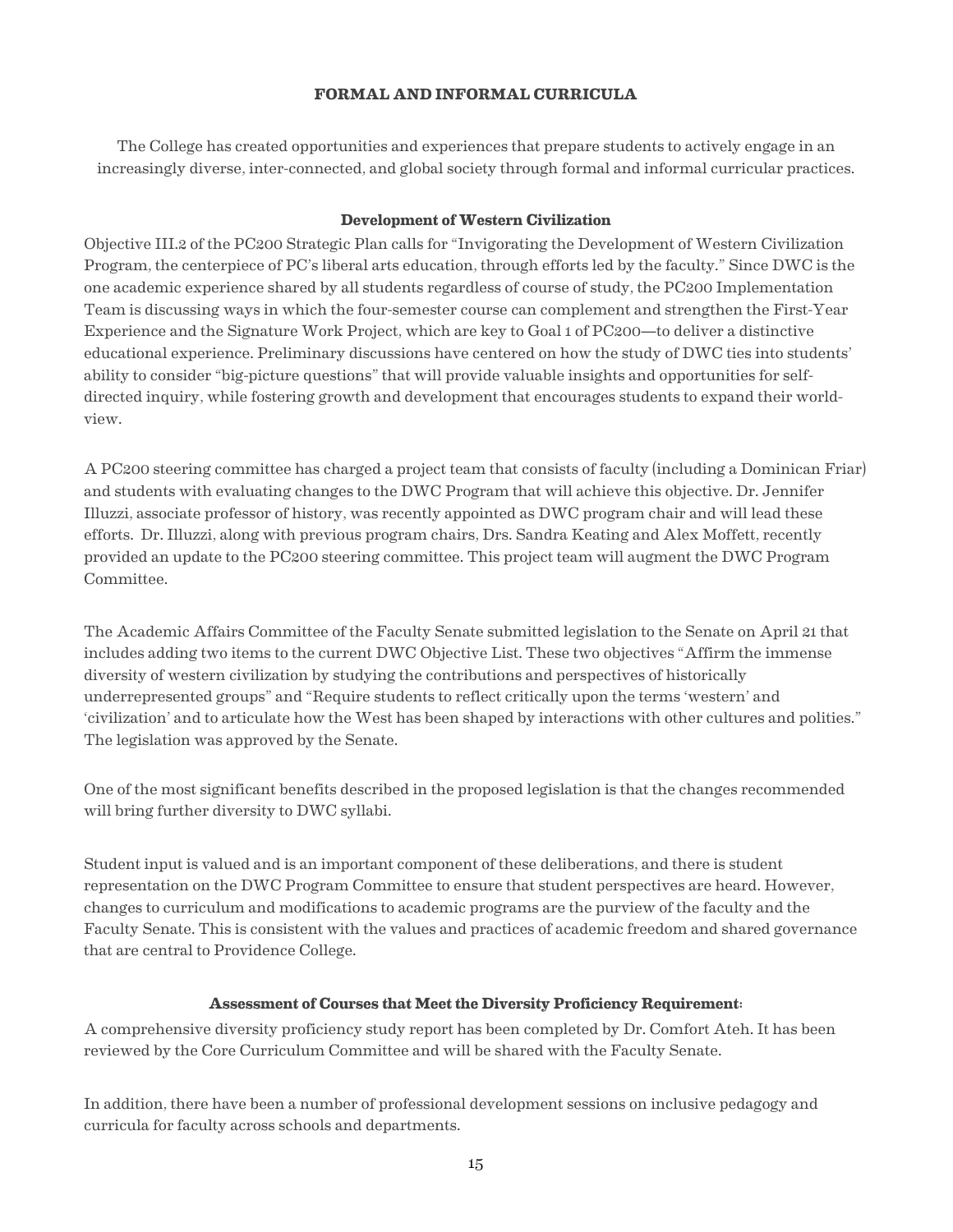## **Elementary and Special Education Department (ESE)**

Some faculty and students have expressed concern about DEI matters within the Elementary and Special Education Department (ESE) department. Several DEI initiatives are in progress under the leadership of assistant dean of education Dr. Beth Schaper and ESE department chair Dr. Bret Cormier, both of whom are new to the College this academic year. These efforts ensure that ESE programs are compliant with the Rhode Island Department of Education (RIDE) standards.

Dr. Cormier is assessing the admission and retention aspects of ESE. Formal admission into the ESE program is partially dependent on RIDE criteria to which the ESE must adhere.

The ESE expects all non-Rhode Island Department of Education (RIDE) assessments to be course embedded and curriculum revision work will establish benchmarks. The 2021-2022 academic year will include reviews of assignments, books, readings, etc., to address DEI. The chair will be utilizing outside experts to assess DEI in the curriculum.

The department has begun a process to modify the ESE curriculum, including required courses that focus on DEI. There are two courses in EDU that address DEI (EDU 125 & 221). The ESL and the autism courses will be submitted to the Faculty Senate for review. The courses will be guided by the mission of the College and the School of Professional Studies mission and values. This work has begun and will be implemented over the summer and the next academic year.

Drs. Cormier and Schaper also are developing partnerships with the Providence Public Schools Department (PPSD). Part of the mission and values of the ESE is to have a robust presence of our student teachers in the PPSD.

# **Initiatives Related to our Asian American and Pacific Islander (AAPI) Community**

The fatal shooting of six Asian women in Atlanta in March heightened our awareness of a series of violent and horrific attacks against members of the Asian American and Pacific Islander (AAPI) communities. As I stated in my March 18th letter to the [community, I stand in full solidarity with our AAPI](https://president.providence.edu/continuing-our-journey-toward-becoming-the-beloved-community/formal-and-informal-curricula/community-message-from-father-sicard/) faculty, staff, and students, and unequivocally condemn heinous acts of injustice, racism, and violence levied against them. In that communication, I also suggested that "while we may feel powerless to stem the tide of the reprehensible tragedies that seem to plague our nation with ever-increasing frequency, there is something that we can do as members of a Catholic and Dominican community. In the midst of profound suffering and senseless violence, we can strive to be ever mindful that God alone can bring light out of seemingly impenetrable darkness."

As a Catholic college, we need to make these words come alive with action. To that end, the Office of the President will develop closer relationships with the College's AAPI community to identify ways in which the College community may help heal those who have been profoundly hurt by bias, hate, and injustice. The Provost will consult with faculty leadership to explore a number of new academic initiatives that also may lead to understanding and healing.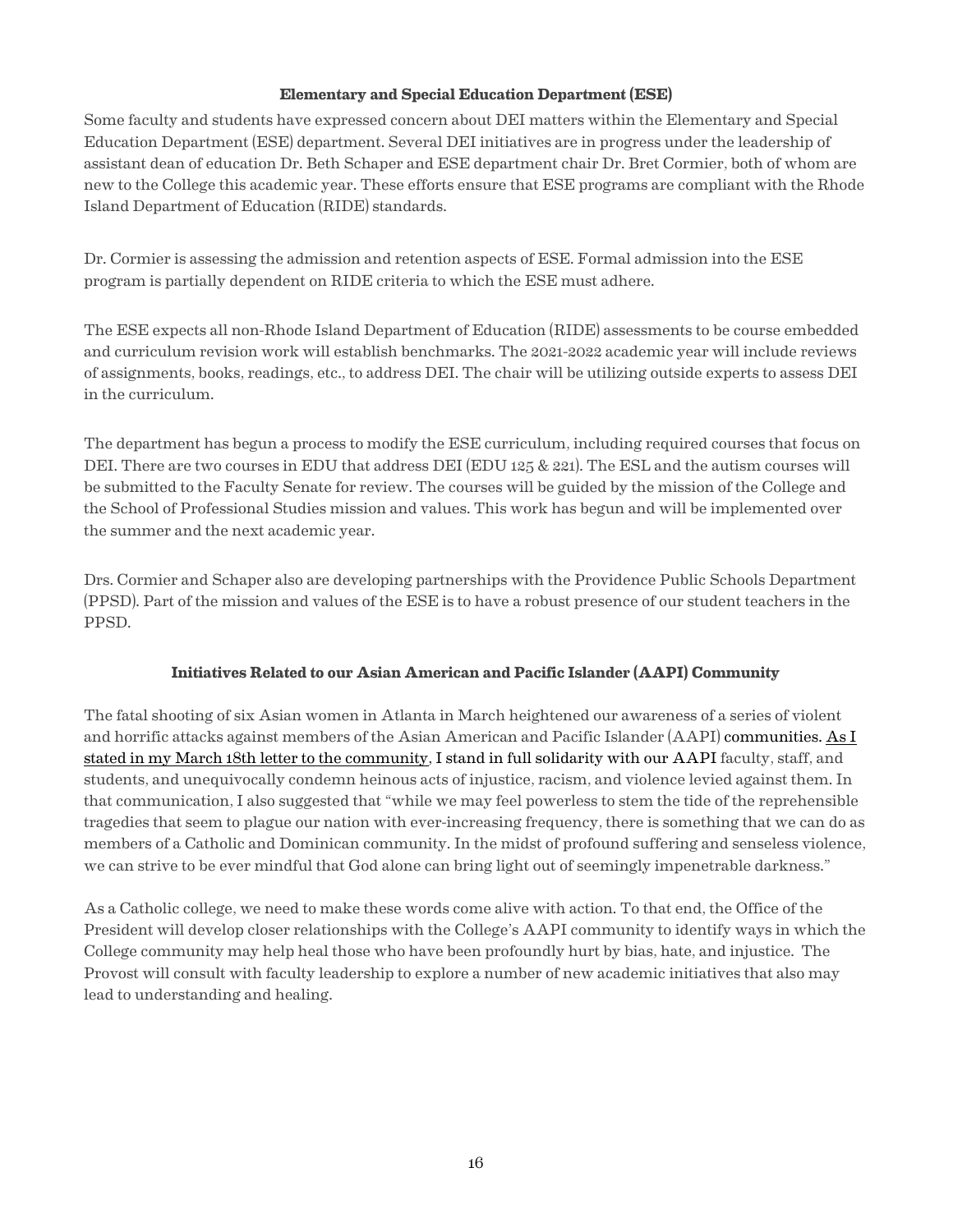## **Other DEI Initiatives**

The Dialogue, Inclusion, and Democracy (DID) Research Lab partnered with a group of students, a faculty member, and an administrator in the development of a series of methods and strategies to facilitate critical dialogue around issues of diversity, equity, and inclusion on campus and in the community. The critical dialogue was facilitated interactively in campus spaces and on social media. The flagship project has been series of "democracy walls" on campus; findings around strategies for overcoming polarization; amplifying student voices; and creating civic spaces. The outreach has included collaboration with Student Congress, Athletics, the School of Business, Student Affairs, and the Office of Institutional Diversity, Equity, and Inclusion.

Funding from IDEI's Equity and Engagement Innovation Mini Grant program was awarded to the Department of History and Classics to participate in a workshop series entitled Social Justice Infusion Initiative. The aim of the program is to increase faculty registration, increase accountability for full participation and completion, and fairly compensate faculty for the work of skills acquisition and curriculum development. The primary outcome of this grant will be revised syllabi and curricula in alignment with the Student Learning and Development DEI focus and Goals 1 and 2 of PC200.

Funding from IDEI's Equity & Engagement Innovation Mini Grant program was awarded to the Department of Health and Policy Management (HPM) to form a Black, Indigenous, and Person of Color (BIPOC) Advisory Group. This group is one of several initiatives the department is undertaking with a deep commitment to active, accountable change regarding diversity, equity, and inclusion on our campus and within the community. To take action against racism, HPM will draw on expertise from alumni, in conjunction with current students, on how to ensure an inclusive learning environment in which people of color feel represented, involved, and safe to express their opinions in our classrooms.

As both a response to the growing need for DEI discourse and anti-racist education, the Office of Institutional Diversity, Equity and Inclusion, alongside many other campus partners, developed and facilitated the inaugural Providence College Anti-Racism Summer Series. Over the course of eight weeks, IDEI sponsored a total of six webinars led by members of the College community, including BMSA, Campus Ministry, and The Feinstein Institute.

The School of Arts and Sciences recently completed a semester-long series of keynote speakers and panel discussions focused on Decolonizing the Curriculum. The speaker series featured three events focused on the sciences, humanities, and the social sciences. Faculty from across campus are invited to participate in a workshop in May where the principles discussed can be applied to individual course syllabi.

IDEI and the Center for Orientation, Transitions and Leadership are collaborating on the creation of a fouryear developmental model for students that will lead to a certificate in equity and inclusion.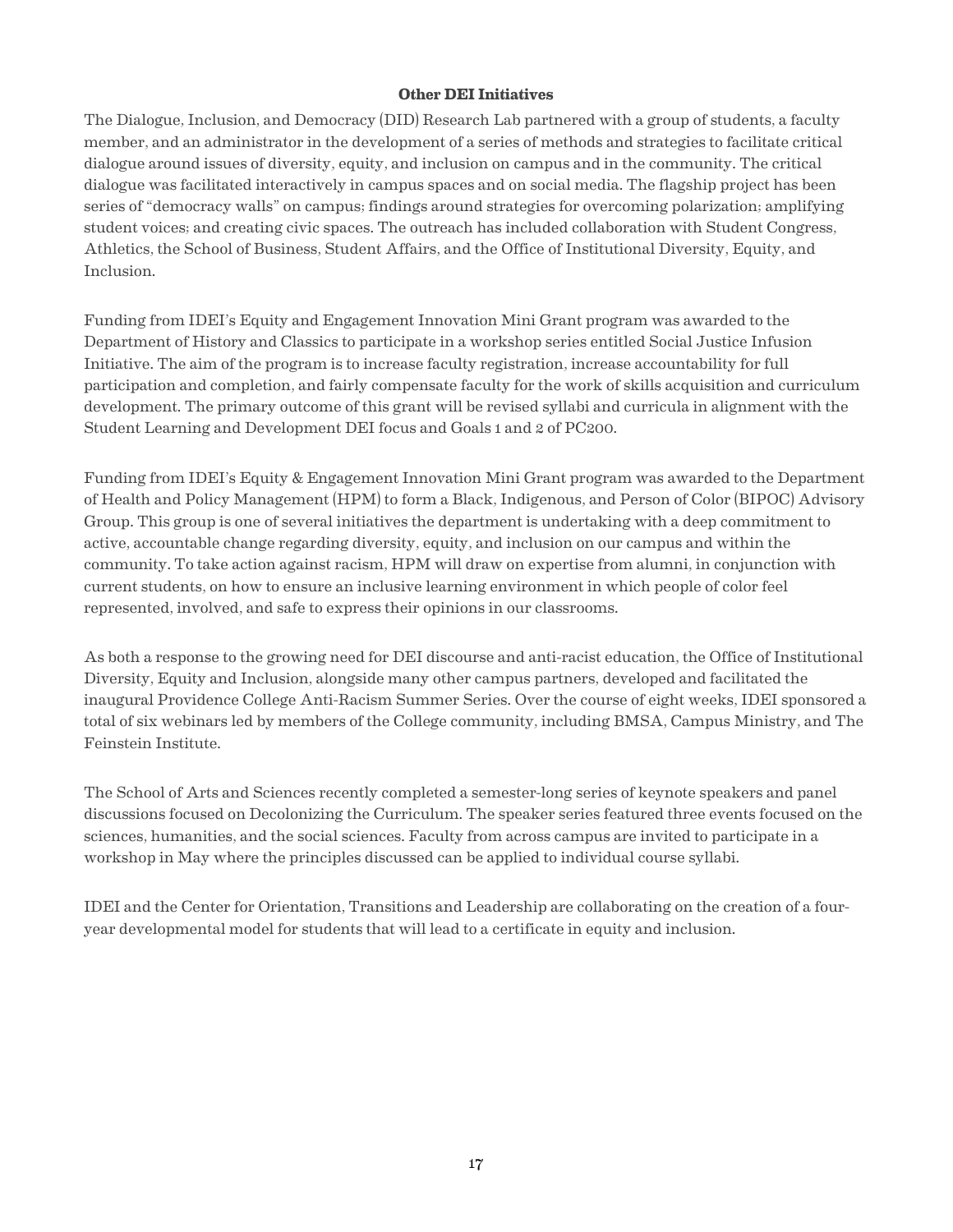## **STUDENT LEARNING AND DEVELOPMENT TRAINING, WORKSHOPS, AND EDUCATION**

The College implemented comprehensive Diversity, Equity, and Inclusion (DEI) training for students in 2020, beginning with sophomores, juniors, and seniors, and adding incoming students during Class of 2024 summer orientation; follow-up modules on micro-aggressions, implicit bias, identity, and ally-ship will be offered to all first-year students.

PC's 1,100 first-year students also participated in a DEI workshop entitled Building an Inclusive Community: Combatting Macro-aggressions and Title VI Reporting. In this session, incoming first-year students unpacked the DEI impacts of COVID-19 and national unrest and engaged in learning about how to build an inclusive community at Providence College.

In 2019, the School of Business began providing workshops on implicit bias and creating inclusive environments to PCSB faculty members and first-year students.

The School of Business dean's office also led creation of a "bias-busting" video, involving cross-campus collaboration, for PC students to watch before filling out faculty teaching evaluation forms.

The College has provided training to some 1,100 first-year students to help them learn more about and to explore the Student Affairs pillar on Cultural Agility.

It also has offered diversity, equity, and inclusion trainings and workshops to various student organizations and paraprofessionals, including Campus [Ministry,](https://mission-ministry.providence.edu/mission-ministry/chaplain/campus-ministry/) Student Congress, Dirigo, Social Justice and Immersion, [Residence Life,](https://residence-life.providence.edu) and [Orientation](https://orientation-transitions-leadership.providence.edu) Leaders.

## **Student Support Opportunities**

Personnel from the Dean of Students office and the Feinstein Institute developed affinity groups (i.e., racial caucus, people of color, etc.) designed to provide an opportunity for students and a staff representative to engage in meaningful dialogue with their respective peers. In the Fall of 2021, staff members from the Personal [Counseling](https://personal-counseling.providence.edu) Center and The [Center](https://institutional-diversity.providence.edu/the-center-at-moore-hall/) at Moore Hall collaborated on the establishment of a Black, Indigenous, and Person of Color (BIPOC) Student Support Group.

As a response to the need for career support for students of color, the Center for Career Education developed the REAL Talk Series to include MSP, Transitions, Horizons, Peer Mentoring Program, and all underrepresented students.

Student Activities and Cultural Programming continues to lead the FaculTeas Series to increase faculty and student engagement outside of the classroom.

The Personal Counseling Center is providing enhanced web resources, including crisis support options specific to diverse groups of students.

Personnel from the Dean of Students office continue to advise and support student clubs organized around marginalized identities including LGBTQ+ and students of color.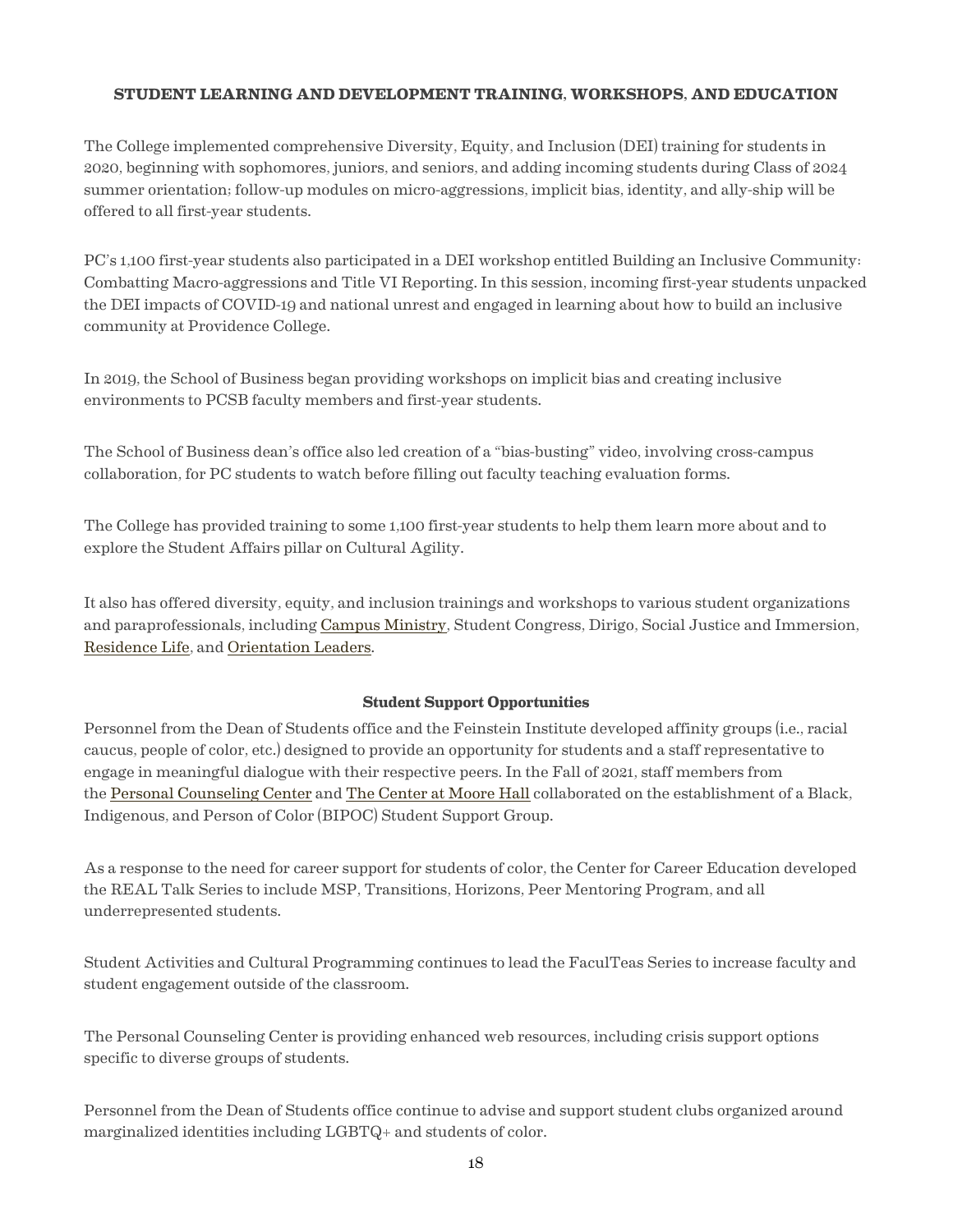## **Providence College Athletics Program**

The Athletics Department is strongly committed to efforts and initiatives aimed at making our athletic program a national model for diversity, equity, and inclusion. The department's numerous initiatives include the following:

## **Overview:**

Connected to the IDEI Five Focus Areas, the department has identified three pillars of diversity, equity, and inclusion efforts within Athletics.

- Education
- Infrastructure
- Community

Throughout 2020-2021, Athletics has spent a majority of energy within its education pillar. In 2021-2022 we will build on our efforts in the education pillar and spend more time on the infrastructure and community pillars.

#### **2021 Athletics DEI Updates:**

- Launched Athletics DEI learning Communities
	- o Staff/coaches small group learning workshops focused on identity
- Delivered five-part series for the Student-Athlete Advisory Council (SAAC) DEI Subcommittee entitled, "How to Lead a DEI Conversation"
- Successful Relaunch of Athletics Inclusion Committee
	- o Four meetings in 2020-2021
	- o Hosted several guest speakers
- Black History Month Programming
	- o [Friars](https://twitter.com/i/events/1366493189616640006) In Black Social Media Campaign
	- $\circ$  [Friars in Black Interview –](https://www.youtube.com/watch?v=vk57uXSdguU) Interview with Main St. Living about Friars in Black
	- o [Divine Providence:](https://president.providence.edu/continuing-our-journey-toward-becoming-the-beloved-community/student-learning-and-development/) The Jamel Thomas Story Alumni Webinar with Jamel Thomas
- Collaboration with Human Resources on Best Hiring Practices
	- o In the early stages of working with Human Resources on updating and examining best practices for hiring within Athletics
- Collaboration with local schools on a Northeast Black Student-Athlete Summit
	- o Nick Sailor served as a representative on a committee to bring a Northeast Black Student-Athlete Summit to Gillette Stadium for Summer of 2021. Dates for the Northeast Black Student-Athlete Summit will be announced within the next few weeks.